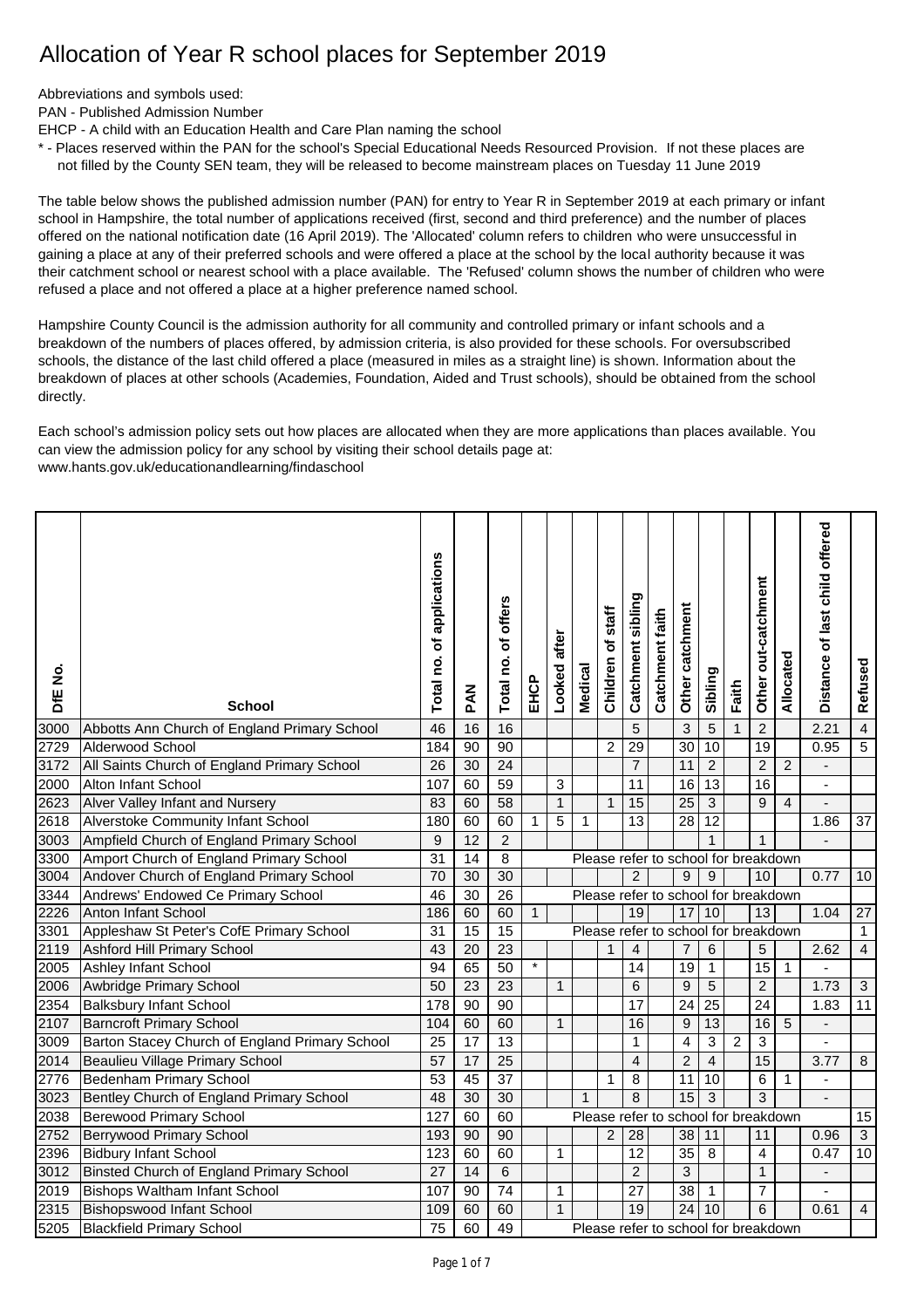| DfE No.      | <b>School</b>                                                                    | of applications<br>Total no. | <b>PAN</b>      | offers<br>ō<br>Total no. | EHCP    | after<br>Looked | <b>Medical</b> | staff<br>৳<br>Children | Catchment sibling    | Catchment faith | catchment<br>Other | Sibling                         | Faith          | Other out-catchment                       | Allocated                      | Distance of last child offered | Refused                   |
|--------------|----------------------------------------------------------------------------------|------------------------------|-----------------|--------------------------|---------|-----------------|----------------|------------------------|----------------------|-----------------|--------------------|---------------------------------|----------------|-------------------------------------------|--------------------------------|--------------------------------|---------------------------|
| 2022         | <b>Bordon Infant School</b>                                                      | 101                          | 60              | 60                       |         | $\mathbf{1}$    |                | $\mathbf{1}$           | 7                    |                 | 17                 | 8                               |                | 26                                        |                                | 3.5                            | $\mathbf{1}$              |
| 3014         | <b>Botley CE Controlled Primary School</b>                                       | 136                          | 45              | 45                       |         | 1               |                |                        | 18                   |                 | 24                 | $\overline{2}$                  |                |                                           |                                | 1.62                           | 21                        |
| 2023         | <b>Braishfield Primary School</b>                                                | 55                           | 14              | 14                       |         | $\mathbf{1}$    |                |                        | $\mathbf{1}$         |                 | $\overline{2}$     | 8                               |                | $\overline{c}$                            |                                | 1.06                           | 8                         |
| 3022         | Bramley Church of England Primary School                                         | 77                           | 60              | 54                       |         |                 |                |                        | 20                   |                 | 28                 | $\overline{c}$                  |                | 3                                         | 1                              | ä,                             |                           |
| 3017         | Bransgore Church of England Primary School                                       | 97                           | 45              | 45                       |         |                 |                |                        |                      |                 |                    |                                 |                | Please refer to school for breakdown      |                                |                                | $\overline{7}$            |
| 3018         | Breamore Church of England Primary School                                        | 36                           | 15              | 10                       |         |                 |                |                        | 1                    |                 | 3                  | $\overline{\mathbf{4}}$         |                | $\overline{c}$                            |                                | $\qquad \qquad \blacksquare$   |                           |
| 3019         | <b>Brockenhurst CE Primary School</b>                                            | 36                           | 30              | $\overline{20}$          |         |                 |                |                        | 15                   |                 | $\overline{c}$     | $\mathbf{1}$                    |                | $\overline{c}$                            |                                |                                |                           |
| 2627         | <b>Brockhurst Primary School</b>                                                 | 91                           | 60              | 45                       |         |                 |                |                        | 13                   |                 | 10                 | $\overline{7}$                  |                | 14                                        | 1                              |                                |                           |
| 2025         | <b>Broughton Primary School</b>                                                  | 22                           | $\overline{12}$ | $\overline{12}$          |         |                 | 1              |                        | $\mathbf{1}$         |                 | 4                  | 3                               |                | 3                                         |                                | 4.17                           | $\sqrt{2}$                |
| 2026         | <b>Burghclere Primary School</b>                                                 | 45                           | 17              | $\overline{17}$          |         |                 |                |                        | 6                    |                 | 6                  | $\overline{\mathbf{4}}$         |                | $\mathbf{1}$                              |                                | 1.95                           | $\overline{7}$            |
| 2027         | <b>Buriton Primary School</b>                                                    | 19                           | 15              | $\overline{\mathbf{4}}$  |         | $\mathbf{1}$    |                |                        | $\mathbf{1}$         |                 |                    | $\mathbf{1}$                    |                | $\mathbf{1}$                              |                                |                                |                           |
| 2028         | <b>Burley Primary School</b>                                                     | 38<br>78                     | 16              | $\overline{13}$<br>44    |         |                 |                |                        | $\overline{c}$<br>18 |                 | 4<br>19            | $\mathbf{1}$                    |                | 6                                         |                                |                                |                           |
| 3669<br>3020 | <b>Burnham Copse Primary School</b><br>Bursledon Church of England Infant School | 136                          | 45<br>90        | 83                       |         |                 | $\mathbf{1}$   |                        | 25                   |                 | 30                 | $\mathbf{1}$<br>$\overline{12}$ |                | 4<br>14                                   | $\mathbf{1}$<br>$\overline{c}$ |                                |                           |
| 2155         | <b>Buryfields Infant School</b>                                                  | 90                           | 70              | 58                       |         |                 | $\mathbf{1}$   |                        | 18                   |                 | 30                 | $\overline{2}$                  |                | 6                                         | $\mathbf{1}$                   |                                |                           |
| 3667         | <b>Cadland Primary School</b>                                                    | 62                           | 50              | $\overline{35}$          | $\star$ |                 |                | 1                      | 11                   |                 | 16                 | 3                               |                | 4                                         |                                |                                |                           |
| 2330         | Calmore Infant School                                                            | 89                           | 60              | 60                       |         | $\overline{c}$  |                |                        | 16                   |                 | 32                 | 8                               |                | $\overline{c}$                            |                                | 0.27                           | 6                         |
| 2321         | Castle Hill Infant School                                                        | 103                          | 60              | 60                       |         | 1               |                | $\overline{c}$         | 15                   |                 | 18                 | 6                               |                | 18                                        |                                | 1.14                           | $\ensuremath{\mathsf{3}}$ |
| 2272         | Castle Hill Primary School                                                       | 122                          | 60              | 60                       |         |                 |                |                        | 21                   |                 | 32                 | $\overline{\mathbf{4}}$         |                | 3                                         |                                | 0.45                           | 17                        |
| 2395         | Castle Primary School                                                            | 119                          | 60              | 60                       | 1       | $\overline{c}$  |                |                        | 17                   |                 | 15                 | 9                               |                | 16                                        |                                | 1.35                           | $\mathbf{1}$              |
| 3027         | Catherington Church of England Infant School                                     | 94                           | 30              | 19                       |         |                 |                |                        | 6                    |                 | 3                  | $\overline{3}$                  |                | $\overline{7}$                            |                                |                                |                           |
| 2344         | Chalk Ridge Primary School                                                       | 77                           | 60              | 50                       |         | 1               |                |                        | 14                   |                 | 10                 | 10                              |                | 15                                        |                                |                                |                           |
| 2033         | Chandler's Ford Infant School                                                    | 152                          | 60              | 55                       |         |                 |                |                        | 15                   |                 | 15                 | 8                               |                | 17                                        |                                |                                |                           |
| 3326         | Charles Kingsley's C of E Primary School                                         | 48                           | 30              | 30                       |         |                 |                |                        |                      |                 |                    |                                 |                | Please refer to school for breakdown      |                                |                                | 4                         |
| 3029         | Chawton Church of England Primary School                                         | 28                           | 20              | $\overline{9}$           |         |                 |                |                        |                      |                 | 5                  |                                 |                | 4                                         |                                |                                |                           |
| 2062         | <b>Cherbourg Primary School</b>                                                  | 100                          | $\overline{54}$ | $\overline{51}$          | $\star$ | $\mathbf{1}$    |                | $\overline{c}$         | 13                   |                 | 20                 | $\boldsymbol{9}$                |                | 5                                         | 1                              |                                |                           |
| 2035         | <b>Cheriton Primary School</b>                                                   | 52                           | 15              | 15                       |         | $\overline{3}$  |                |                        | 1                    |                 | 6                  | $\overline{5}$                  |                |                                           |                                | 6.43                           | $\overline{8}$            |
| 2016         | <b>Cherrywood Community Primary School</b>                                       | 40                           | 30              | 30                       |         |                 |                |                        | 10                   |                 | 8                  | 6                               |                | 5                                         | 1                              | -                              |                           |
| 3199         | <b>Chiltern Primary School</b>                                                   | 37                           | 30              | 24                       |         |                 |                |                        | 14                   |                 | 8                  |                                 |                |                                           | $\overline{2}$                 |                                |                           |
| 3396         | Clatford Church of England Primary School                                        | 83                           | 30              | 30                       |         |                 |                |                        |                      |                 |                    |                                 |                | Please refer to school for breakdown      |                                |                                | 10                        |
| 2041         | <b>Cliddesden Primary School</b>                                                 | 51                           | 16              | 17                       |         |                 | 1              |                        |                      |                 | 3                  | 9                               |                | $\overline{4}$                            |                                | 1.89                           | $\overline{2}$            |
| 2382         | Colden Common Primary School                                                     | 112                          | 45              | 54                       |         |                 |                |                        | 16                   |                 | 26                 | $\overline{5}$                  |                | $\overline{7}$                            |                                |                                |                           |
| 3318         | Compton All Saints C of E Primary School                                         | 51<br>84                     | 17<br>30        | 16<br>$\overline{30}$    |         | 1               |                |                        | 3                    |                 |                    | $\,6$                           |                | Please refer to school for breakdown<br>8 |                                | 2.11                           |                           |
| 3032<br>2031 | Copythorne CofE Infant School<br>Cornerstone CofE (VA) Primary School            | 90                           | 30              | $\overline{30}$          |         |                 |                |                        |                      |                 | 10 <sup>1</sup>    |                                 | $\overline{2}$ | Please refer to school for breakdown      |                                |                                | 13                        |
| 2511         | Cove Infant School                                                               | 169                          | 60              | 60                       |         |                 |                |                        | 9                    |                 | 19                 | 16                              |                | 16                                        |                                | 0.56                           | 12                        |
| 3671         | <b>Cranford Park Primary</b>                                                     | 65                           | 30              | 28                       |         |                 |                | $\overline{c}$         | $\overline{7}$       | $\mathbf{1}$    | 10                 | $\mathbf{1}$                    |                | $\overline{7}$                            |                                |                                |                           |
| 2216         | Crofton Anne Dale Infant School                                                  | 174                          | $\overline{90}$ | 90                       |         | 1               |                | $\mathbf{1}$           | $\overline{15}$      |                 | 34                 | 25                              |                | 14                                        |                                | 1.61                           | 16                        |
| 2276         | Crofton Hammond Infant School                                                    | 163                          | 60              | 60                       |         |                 |                |                        | 19                   |                 | 27                 | 14                              |                |                                           |                                | 1.71                           | 31                        |
| 2046         | <b>Crondall Primary School</b>                                                   | 57                           | 30              | $\overline{30}$          |         |                 |                |                        | 10                   |                 | $\overline{12}$    | $\overline{2}$                  |                | 3                                         | 3                              |                                |                           |
| 3666         | Crookham Church of England Aided Infant School                                   | 184                          | 60              | 60                       |         |                 |                |                        |                      |                 |                    |                                 |                | Please refer to school for breakdown      |                                |                                | 14                        |
| 2329         | Cupernham Infant School                                                          | 128                          | 90              | 73                       |         |                 |                |                        | 25                   |                 | 35                 | $\overline{5}$                  |                | 6                                         | $\overline{c}$                 | L,                             |                           |
| 2047         | <b>Curdridge Primary School</b>                                                  | 54                           | 17              | 17                       |         |                 |                |                        | $\overline{2}$       |                 | 4                  | 6                               |                | 5                                         |                                | 2.62                           | $\sqrt{3}$                |
| 2054         | Denmead Infant School                                                            | 126                          | 90              | 85                       |         | $\mathbf{1}$    |                | $\overline{c}$         | $\overline{22}$      |                 | 36                 | $\overline{14}$                 |                | 10                                        |                                |                                |                           |
| 3321         | Dogmersfield CE Primary School                                                   | 55                           | 20              | 20                       |         |                 |                |                        |                      |                 |                    |                                 |                | Please refer to school for breakdown      |                                |                                |                           |
| 3040         | Durley CE Controlled Primary School                                              | 94                           | 16              | 18                       |         |                 |                |                        | 3                    |                 | 6                  | 6                               |                | 3                                         |                                | 1.05                           | 16                        |
| 3046         | East Meon CofE Controlled Primary School                                         | 16                           | 13              | 10                       |         |                 |                |                        | 3                    |                 | 3                  | $\mathbf{1}$                    |                | 3                                         |                                | $\overline{a}$                 |                           |
| 3050         | Ecchinswell and Sydmonton CofE Primary School                                    | 13                           | $\overline{15}$ | $\overline{7}$           |         |                 |                |                        | 3                    |                 | $\overline{c}$     |                                 |                | $\mathbf{1}$                              | 1                              | $\blacksquare$                 |                           |
| 2196         | Eling Infant School and Nursery                                                  | 89                           | 45              | 45                       |         |                 |                |                        | 5                    |                 | 29                 | $\mathfrak{B}$                  |                | 8                                         |                                | 1.27                           | $\bf 8$                   |
| 2607         | Elson Infant School                                                              | 123                          | 90              | 79                       |         | 1               |                | 1                      | 9                    |                 | 25                 | 12                              |                | 28                                        | 3                              | $\blacksquare$                 |                           |
| 2015         | Elvetham Heath Primary School                                                    | 176                          | 90              | 90                       |         |                 |                |                        | 33                   |                 | 33                 | 5                               |                | 19                                        |                                | 1.43                           | 11                        |
| 2767         | Emsworth Primary School                                                          | 130                          | 60              | 60                       |         |                 |                |                        | 17                   |                 | 25                 | $\overline{7}$                  |                | 11                                        |                                | 1.16                           | $\sqrt{5}$                |
| 3672         | Endeavour Primary School                                                         | 149                          | 90              | 90                       |         | $\mathbf{1}$    | $\mathbf{1}$   |                        | 35                   |                 | 50                 | $\mathbf{3}$                    |                |                                           |                                | 0.57                           | 28                        |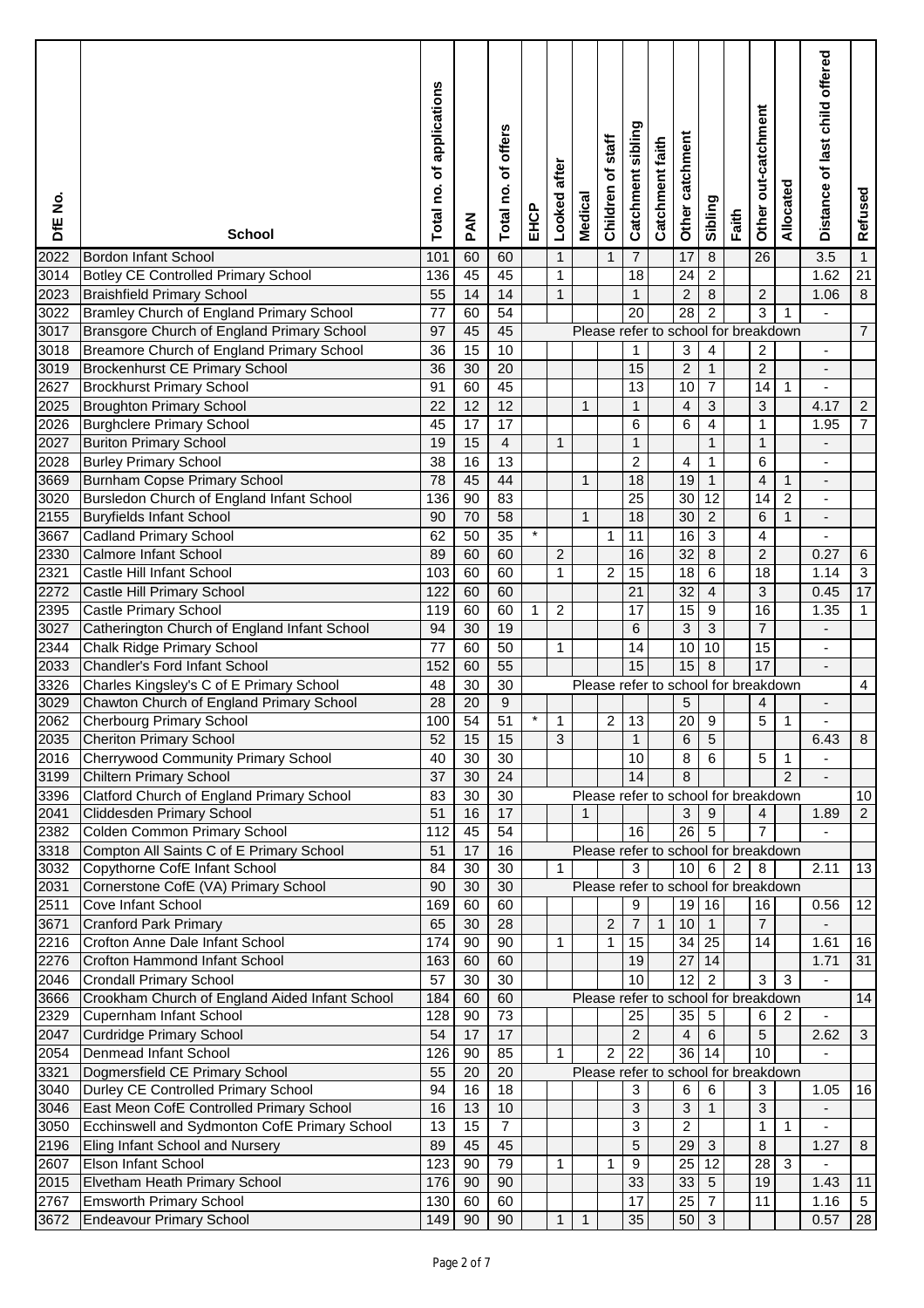| DfE No.      | <b>School</b>                                                            | Total no. of applications | MAG             | of offers<br>Total no. | EHCP     | after<br>Looked | Medical                              | staff<br>৳<br>Children | Catchment sibling       | Catchment faith | catchment<br>Other      | Sibling                 | Faith | Other out-catchment | Allocated      | Distance of last child offered | Refused          |
|--------------|--------------------------------------------------------------------------|---------------------------|-----------------|------------------------|----------|-----------------|--------------------------------------|------------------------|-------------------------|-----------------|-------------------------|-------------------------|-------|---------------------|----------------|--------------------------------|------------------|
| 2071         | Fair Oak Infant School                                                   | 214                       | 120             | 142                    |          | 1               |                                      |                        | 52                      |                 | 54                      | 13                      |       | 18                  | 4              | $\blacksquare$                 |                  |
| 2095         | <b>Fairfield Infant School</b>                                           | 132                       | 90              | 78                     |          | $\mathbf{1}$    |                                      |                        | 16                      |                 | 23                      | 12                      |       | 25                  | $\mathbf{1}$   |                                |                  |
| 2727         | Fairfields Primary School                                                | 123                       | 60              | 60                     |          |                 |                                      | 1                      | 17                      |                 | 19                      | 13                      |       | 10                  |                | 0.66                           | 4                |
| 2522         | Farnborough Grange Infant Community School                               | 78                        | 60              | 52                     |          |                 | Please refer to school for breakdown |                        |                         |                 |                         |                         |       |                     |                |                                |                  |
| 2077         | Fawley Infant School                                                     | 37                        | 30              | 18                     |          |                 | Please refer to school for breakdown |                        |                         |                 |                         |                         |       |                     |                |                                |                  |
| 2735<br>2270 | Fernhill Primary School<br><b>Fleet Infant School</b>                    | 27<br>256                 | 30<br>90        | 15<br>$\overline{90}$  |          |                 |                                      |                        | 4                       |                 | 4<br>46                 | $\overline{c}$          |       | $\mathbf{1}$        | 4              | 1.59                           |                  |
| 2372         | Fordingbridge Infant School                                              | 60                        | 60              | 48                     |          |                 |                                      |                        | 40<br>22                |                 | 22                      | 4<br>$\overline{2}$     |       | $\overline{c}$      |                |                                | 18               |
| 2392         | Four Lanes Infant School                                                 | 182                       | 90              | 90                     |          |                 |                                      |                        | 26                      |                 | 48                      | 8                       |       | 8                   |                | 1.05                           | 13               |
| 3061         | Four Marks Church of England Primary School                              | 57                        | 45              | $\overline{38}$        |          | $\mathbf{1}$    | 1                                    |                        | 15                      |                 | 11                      | 6                       |       | $\overline{4}$      |                |                                |                  |
| 2299         | <b>Foxhills Infant School</b>                                            | 126                       | 60              | 60                     |          | 1               |                                      |                        | 16                      |                 | 11                      | 21                      |       | 11                  |                | 0.94                           | 16               |
| 2115         | <b>Freegrounds Infant School</b>                                         | 171                       | 90              | 89                     |          |                 |                                      | $\mathbf 1$            | 18                      |                 | 29                      | 19                      |       | $\overline{22}$     |                |                                |                  |
| 2238         | Frogmore Infant School                                                   | 79                        | 60              | 51                     | 1        |                 | 1                                    | $\mathbf 1$            | 11                      |                 | 14                      | $\overline{7}$          |       | 14                  | $\overline{c}$ |                                |                  |
| 2029         | Front Lawn Primary Academy                                               | 63                        | 60              | $\overline{51}$        |          |                 | Please refer to school for breakdown |                        |                         |                 |                         |                         |       |                     |                |                                |                  |
| 3062         | Froxfield Church of England Primary School                               | 25                        | 15              | $\overline{13}$        |          |                 |                                      |                        | $\overline{\mathbf{c}}$ |                 | 1                       | 7                       |       | 3                   |                | $\qquad \qquad \blacksquare$   |                  |
| 2217         | Fryern Infant School                                                     | 115                       | 60              | $\overline{57}$        |          | $\overline{2}$  |                                      |                        | 22                      |                 | 19                      | $\overline{\mathbf{4}}$ |       | $\boldsymbol{9}$    | $\mathbf{1}$   |                                |                  |
| 2625         | <b>Gomer Infant School</b>                                               | 184                       | 60              | 60                     |          |                 | $\mathbf{1}$                         |                        | 10                      |                 | 18                      | $\overline{7}$          |       | 24                  |                | 0.87                           | 27               |
| 2620         | <b>Grange Infant School</b>                                              | 122                       | 90              | 74                     |          | $\mathbf{1}$    |                                      |                        | 19                      |                 | 30                      | 10                      |       | 13                  | $\mathbf{1}$   |                                |                  |
| 2085         | <b>Grateley Primary School</b>                                           | 23                        | 15              | 13                     |          |                 |                                      |                        | 1                       |                 | $\overline{\mathbf{c}}$ | 6                       |       | 4                   |                |                                |                  |
| 3067         | Grayshott C of E Controlled Primary School                               | 61                        | 30              | 30                     |          |                 |                                      |                        | 6                       | 3               | 9                       | $\overline{7}$          |       | 5                   |                | 2.02                           | $\sqrt{3}$       |
| 2011         | <b>Great Binfields Primary School</b>                                    | 215                       | 60              | 60                     | $^\star$ |                 | 2                                    |                        | 12                      |                 | 28                      | 18                      |       |                     |                | 2.16                           | 66               |
| 2086         | <b>Greatham Primary School</b>                                           | 55                        | 30              | 24                     |          |                 |                                      |                        | 3                       |                 | 3                       | 10                      |       | 8                   |                |                                |                  |
| 2090         | Hale Primary School                                                      | 28                        | 15              | 15                     |          |                 |                                      | 1                      |                         |                 | 3                       | 1                       |       | 10                  |                | ÷,                             |                  |
| 2312         | Halterworth Community Primary School                                     | 158                       | 60              | 60                     |          | $\mathbf{1}$    |                                      | $\mathbf{1}$           | 10                      |                 | 16                      | 14                      |       | 18                  |                | 1.22                           | 11               |
| 2091         | Hamble Primary School                                                    | 114                       | 45              | 45                     |          | $\mathbf 1$     |                                      | 1                      | 20                      |                 | 23                      |                         |       |                     |                | 0.59                           | 10               |
| 2092         | Hambledon Primary School                                                 | 48                        | 15              | $\overline{12}$        |          |                 | 1                                    |                        | $\overline{c}$          |                 | 3                       | 3                       |       | 3                   |                |                                |                  |
| 2736         | Harestock Primary School                                                 | 57                        | 36              | 33                     |          | 1               |                                      |                        | 6                       |                 | 9                       | $\overline{7}$          |       | $\overline{9}$      | 1              |                                |                  |
| 2252         | Harrison Primary School                                                  | 174                       | 90              | 90                     |          | $\mathbf{1}$    |                                      | 1                      | 19                      |                 | 32                      | 17                      |       | 20                  |                | 1.88                           | $\mathbf{3}$     |
| 2215         | Hart Plain Infant School                                                 | 66                        | 60              | 42                     |          | $\mathbf 1$     |                                      | $\mathbf{1}$           | 5                       |                 | 5                       | 16                      |       | 12                  | $\overline{c}$ |                                |                  |
| 2612         | <b>Haselworth Primary School</b>                                         | 40                        | 20              | 20                     |          |                 |                                      |                        | 4                       |                 | 10                      |                         |       | 6                   |                | 0.54                           | $\overline{4}$   |
| 2470         | Hatch Warren Infant School                                               | 204                       | 90              | 74                     |          |                 |                                      |                        | $\overline{13}$         |                 | 26                      | 10                      |       | 25                  |                | ÷,                             |                  |
| 3341         | Hatherden Church of England Primary School                               | 29                        | 15              | 15                     |          |                 | Please refer to school for breakdown |                        |                         |                 |                         |                         |       |                     |                |                                | 1                |
| 2105         | Hawley Primary School                                                    | 102                       | 45              | 45                     |          | $\mathbf{1}$    |                                      |                        | 4                       |                 | 21                      | 8                       |       | 11                  |                | 1.36                           | 12               |
| 2739         | Hazel Wood Infant School                                                 | 163                       | 80              | $\overline{77}$        |          | 3               |                                      |                        | 10                      |                 | 23                      | 11                      |       | 29                  | $\mathbf{1}$   |                                |                  |
| 2269         | <b>Heatherside Infant School</b>                                         | 307                       | 100             | 100                    |          | $\overline{2}$  |                                      |                        | 34                      |                 | $\overline{35}$         | 9                       |       | 20                  |                | 0.76                           | 22               |
| 2237         | <b>Hiltingbury Infant School</b>                                         | 202                       | 88              | 80                     |          |                 |                                      |                        | 31                      |                 | 21                      | 4                       |       | 24                  |                |                                |                  |
| 2777         | <b>Holbrook Primary School</b>                                           | 45                        | 30              | 23                     |          |                 |                                      |                        | $\overline{2}$          |                 | 6                       | $\overline{4}$          |       | 11                  |                |                                |                  |
| 2723         | <b>Hook Infant School</b><br>Hook-With-Warsash Church of England Academy | 177<br>157                | 120             | 120<br>60              |          | $\overline{1}$  | Please refer to school for breakdown |                        | 55                      |                 | 52                      | $\overline{7}$          |       | $\overline{4}$      |                | 2.38                           | 9<br>8           |
| 3079<br>5206 | Hordle CofE Primary School                                               | 107                       | 60<br>45        | 45                     |          |                 | Please refer to school for breakdown |                        |                         |                 |                         |                         |       |                     |                |                                | 8                |
| 2239         | Horndean Infant School                                                   | 186                       | 90              | 86                     |          | $\overline{2}$  | 1                                    |                        | 16                      |                 | 29                      | 8                       |       | 30                  |                |                                |                  |
| 3082         | Hurstbourne Tarrant CofE Primary School                                  | 48                        | 15              | 15                     |          |                 |                                      |                        | $\overline{7}$          |                 | 7                       | $\mathbf{1}$            |       |                     |                | 4.95                           | 12               |
| 3083         | Hyde Church of England Primary School                                    | 15                        | 10              | $\,6$                  |          |                 |                                      |                        | 1                       |                 | 1                       | $\mathbf{1}$            |       | 3                   |                |                                |                  |
| 2113         | <b>Hythe Primary School</b>                                              | 113                       | 45              | 45                     |          |                 |                                      | $\overline{c}$         | 6                       |                 | 12                      | 9                       |       | 16                  |                | 1.03                           | $\overline{4}$   |
| 2117         | Itchen Abbas Primary School                                              | 36                        | $\overline{15}$ | $\overline{15}$        |          |                 |                                      |                        | $\overline{2}$          |                 | 5                       | $\overline{4}$          |       | 4                   |                | 3.01                           | $\boldsymbol{2}$ |
| 3345         | John Keble Church of England Primary School                              | 69                        | 30              | 30                     |          |                 | Please refer to school for breakdown |                        |                         |                 |                         |                         |       |                     |                |                                | $\overline{c}$   |
| 2316         | Kempshott Infant School                                                  | 218                       | 90              | 90                     |          | $\mathbf{1}$    |                                      |                        | 25                      |                 |                         | 25 10                   |       | 29                  |                | 3.22                           | $\boldsymbol{2}$ |
| 3401         | Kimpton, Thruxton and Fyfield CE Primary School                          | 49                        | 30              | 30                     |          |                 | Please refer to school for breakdown |                        |                         |                 |                         |                         |       |                     |                |                                | 3                |
| 2347         | Kings Copse Primary School                                               | 88                        | 45              | $\overline{35}$        | $\star$  |                 | 3                                    |                        | 7                       |                 | 10                      | $\mathbf{1}$            |       | 9                   | 5              |                                |                  |
| 2725         | King's Furlong Infant School and Nursery                                 | 114                       | 60              | 60                     |          | $\mathbf{1}$    |                                      |                        | 13                      |                 | 19                      | 11                      |       | 16                  |                | 1.18                           | $\sqrt{3}$       |
| 3089         | King's Somborne CE Primary School                                        | 21                        | 20              | 18                     |          | 2               |                                      |                        | 6                       |                 | 3                       | 3                       |       | 4                   |                |                                |                  |
| 2120         | Kings Worthy Primary School                                              | 86                        | 60              | 58                     | $\star$  |                 |                                      | $\mathbf{1}$           | 25                      |                 | 27                      | $\mathbf{1}$            |       | 3                   | $\mathbf{1}$   | $\blacksquare$                 |                  |
| 3088         | Kingsclere Church of England Primary School                              | 45                        | 40              | 32                     |          |                 |                                      |                        | 12                      |                 | 13                      | $\mathbf{3}$            |       | 4                   |                | $\blacksquare$                 |                  |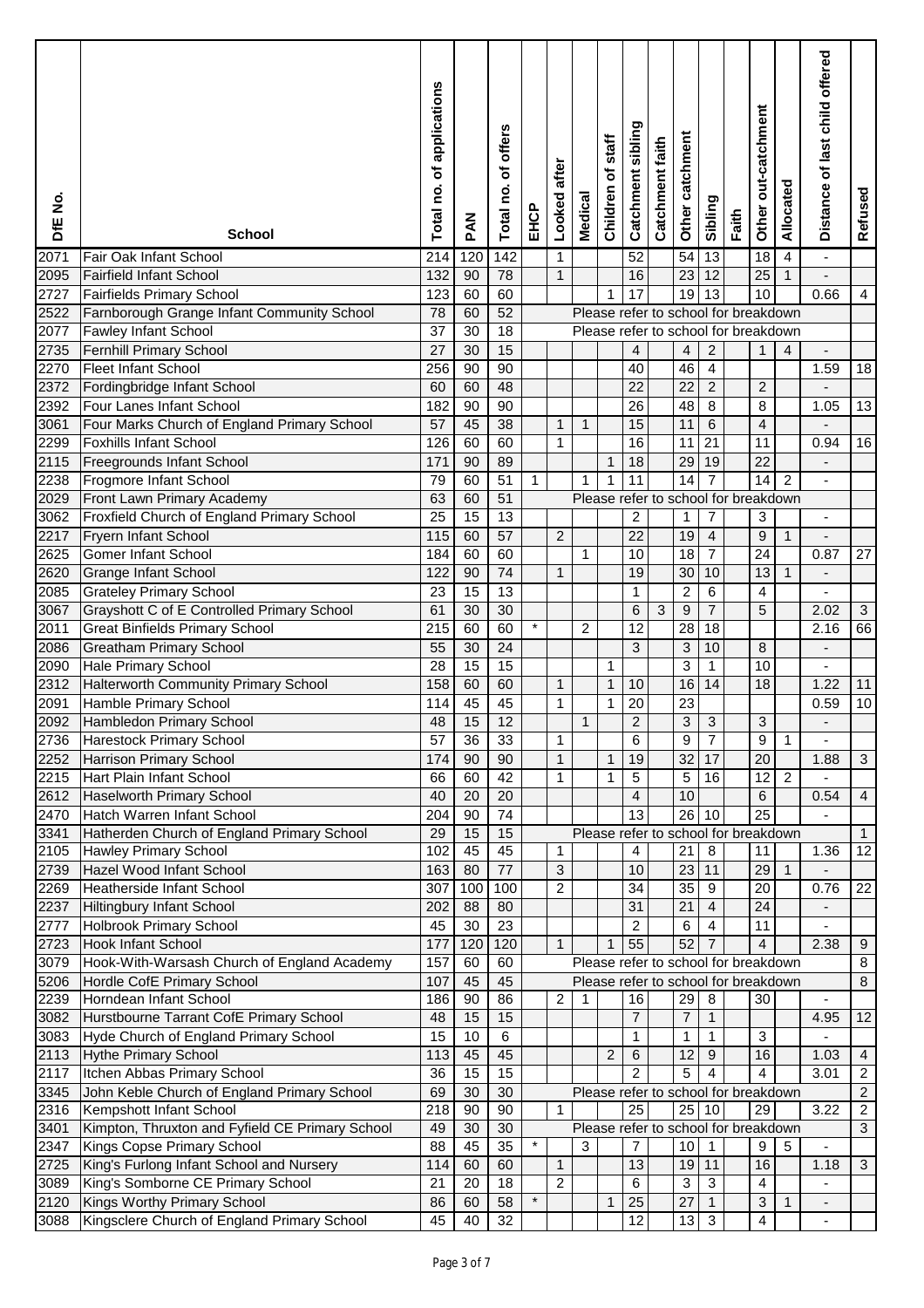| DfE No.           | <b>School</b>                                                                              | of applications<br>Total no. | PAN             | offers<br>ō<br>Total no. | EHCP    | after<br>Looked | <b>Medical</b>                       | staff<br>৳<br>Children | Catchment sibling | Catchment faith | catchment<br>Other | Sibling              | Faith | Other out-catchment | Allocated      | Distance of last child offered   | Refused        |
|-------------------|--------------------------------------------------------------------------------------------|------------------------------|-----------------|--------------------------|---------|-----------------|--------------------------------------|------------------------|-------------------|-----------------|--------------------|----------------------|-------|---------------------|----------------|----------------------------------|----------------|
| 2301              | Knights Enham Nursery and Infant School                                                    | 74                           | 60              | 60                       |         |                 |                                      | $\mathbf{1}$           | 12                |                 | 21                 | 6                    |       | 10                  | 10             | $\overline{\phantom{a}}$         |                |
| 2009              | Knightwood Primary School                                                                  | 163                          | 60              | 59                       |         |                 |                                      |                        | 14                |                 | 9                  | 8                    |       | 28                  |                |                                  |                |
| 2125              | Langrish Primary School                                                                    | 57                           | 30              | 26                       |         |                 |                                      |                        | 3                 |                 | 5                  | 5                    |       | 13                  |                | $\overline{a}$                   |                |
| 2630              | Lee-on-the-Solent Infant and Nursery School                                                | 132                          | 90              | 90                       | 1       | 1               |                                      |                        | 42                |                 | 36                 | 9                    |       | 1                   |                | 0.71                             | 12             |
| 3191              | Leesland CofE Controlled Infant School                                                     | 145                          | 90              | $\overline{72}$          |         |                 |                                      | 1                      | 13                |                 | 13                 | 20                   |       | 21                  | 4              | $\qquad \qquad \blacksquare$     |                |
| 2342              | Liphook Infant School                                                                      | 113                          | 90              | 87                       |         |                 |                                      | 3                      | 36                |                 | 38                 | 3                    |       | $\overline{7}$      |                |                                  |                |
| 2291              | Liss Infant School                                                                         | 53                           | 60              | 41                       |         |                 |                                      |                        | 19                |                 | 14                 | 6                    |       | $\overline{c}$      |                |                                  |                |
| 3356              | Lockerley CE Endowed Primary School                                                        | 31                           | 15              | 15                       |         |                 | Please refer to school for breakdown |                        |                   |                 |                    |                      |       |                     |                |                                  | 6              |
| 2249              | Locks Heath Infant School                                                                  | 241                          | 120             | 107                      |         |                 |                                      |                        | 20                |                 | 24                 | 25                   |       | 37                  | 1              |                                  |                |
| 3096              | Long Sutton Church of England Primary School                                               | 42                           | 20              | 20                       |         |                 |                                      |                        | 5                 | 1               | 6                  | $\overline{2}$       |       | 6                   |                | 2.79                             | $\sqrt{3}$     |
| 3357              | Longparish Church of England Primary School                                                | 70                           | 15              | 15                       |         |                 | Please refer to school for breakdown |                        |                   |                 |                    |                      |       |                     |                |                                  | 15             |
| 2194              | Lydlynch Infant School                                                                     | 111                          | 60              | 59<br>60                 |         | $\mathbf{1}$    | Please refer to school for breakdown |                        | 16                |                 | 18                 | $\,6\,$              |       | 17                  | 1              |                                  |                |
| 3358              | Lymington Church of England Infant School                                                  | 88                           | 60              |                          |         |                 |                                      |                        |                   |                 |                    |                      |       |                     |                |                                  | 3              |
| 2042              | Manor Church of England Infant School                                                      | 45                           | 30<br>60        | 23<br>$\overline{54}$    |         | 1               |                                      | $\mathbf{1}$           | $\overline{c}$    |                 | 8<br>18            | $\overline{4}$<br>10 |       | 8<br>11             |                | $\blacksquare$                   |                |
| 2341<br>2524      | Manor Field Infant School<br><b>Manor Infant School</b>                                    | 89<br>139                    | 90              | $\overline{74}$          | $\star$ | 3               |                                      |                        | 11<br>1           |                 | 3                  | 25                   |       | 36                  | 9              | $\overline{a}$<br>$\blacksquare$ |                |
| 3100              | Marchwood Church of England Infant School                                                  | 69                           | 90              | 59                       |         | $\mathbf{1}$    |                                      | $\mathbf{1}$           | 29                |                 | 17                 | $\overline{7}$       |       | $\overline{2}$      | $\overline{c}$ |                                  |                |
| 2516              | Marlborough Infant School                                                                  | 28                           | $\overline{42}$ | $\overline{26}$          |         |                 |                                      |                        | 4                 |                 | 11                 |                      |       |                     | 11             | $\blacksquare$                   |                |
|                   |                                                                                            | 162                          | 120             | $\frac{114}{114}$        |         |                 | 1                                    | 1                      | 29                |                 | 47                 | $\overline{7}$       |       | 27                  | $\overline{2}$ |                                  |                |
| 2298<br>3101      | Marnel Community Infant School                                                             | 53                           | 30              | $\overline{23}$          | $\star$ | $\mathbf 1$     | 3                                    |                        | 5                 |                 | 3                  | 5                    | 1     | 5                   |                | $\overline{\phantom{a}}$         |                |
| 2246              | Medstead Church of England Primary School<br>Mengham Infant School                         | 72                           | 60              | 52                       |         |                 |                                      |                        | 11                |                 | 20                 | 9                    |       | 12                  |                |                                  |                |
| 3102              | Meonstoke Church of England Infant                                                         | 35                           | 27              | 23                       |         |                 |                                      |                        | 3                 |                 | $\overline{7}$     | 5                    |       | 8                   |                | $\overline{\phantom{a}}$         |                |
| 2271              | Merton Infant School                                                                       | 88                           | 90              | 44                       |         |                 |                                      |                        | 19                |                 | 9                  | $\overline{7}$       |       | 5                   | $\overline{4}$ |                                  |                |
| 2017              | Micheldever CofE Primary School                                                            | 26                           | 15              | 13                       |         | $\mathbf{1}$    |                                      |                        | 6                 |                 | 1                  | $\overline{2}$       |       | $\overline{2}$      | 1              |                                  |                |
| 3365              | Milford-on-Sea CE Primary School                                                           | 80                           | 45              | 45                       |         |                 | Please refer to school for breakdown |                        |                   |                 |                    |                      |       |                     |                |                                  | $\overline{7}$ |
| 2775              | Mill Hill Primary School                                                                   | 39                           | $\overline{30}$ | $\overline{26}$          | 1       |                 |                                      |                        | $\sqrt{5}$        |                 | 11                 | $\sqrt{5}$           |       | 3                   | 1              | $\blacksquare$                   |                |
|                   | 5210 Mill Rythe Infant School                                                              | 82                           | 90              | 56                       |         |                 | Please refer to school for breakdown |                        |                   |                 |                    |                      |       |                     |                |                                  |                |
| 2774              | Morelands Primary School                                                                   | 106                          | 45              | 45                       | $\star$ | 1               |                                      | 1                      | 9                 |                 | 16                 | $\overline{7}$       |       | 11                  |                | 1.54                             | 6              |
| 2373              | Netley Abbey Infant School                                                                 | 150                          | 90              | 87                       |         | $\mathbf{1}$    |                                      |                        | $\overline{32}$   |                 | 38                 | 5                    |       | 9                   | $\overline{2}$ |                                  |                |
| 3110              | <b>Netley Marsh CE Infant School</b>                                                       | 89                           | 30              | 28                       |         |                 |                                      |                        | 3                 |                 | $\overline{c}$     | 10                   |       | 12                  | 1              | L.                               |                |
| 2137              | <b>New Milton Infant School</b>                                                            | 130                          | 90              | 88                       |         | $\mathbf{1}$    |                                      |                        | 38                |                 | $\overline{35}$    | $\overline{4}$       |       | 10                  |                |                                  |                |
| 2389              | Newlands Primary School                                                                    | 69                           | 30              | 26                       |         |                 |                                      |                        | 8                 |                 | 6                  | $\overline{7}$       |       | 5                   |                |                                  |                |
| 3192              | Newtown CE Primary School                                                                  | 101                          | 60              | 60                       |         |                 |                                      | 1                      | 9                 |                 | 19                 | 17                   |       | 14                  |                | 1.09                             | $\mathbf{1}$   |
| 2147              | Newtown Soberton Infant School                                                             | 48                           | 25              | 16                       | 1       |                 |                                      |                        | $\overline{2}$    |                 | 3                  | 3                    |       | $\overline{7}$      |                |                                  |                |
| 2763              | Nightingale Primary School                                                                 | 76                           | 60              | 39                       |         |                 |                                      |                        | 18                |                 | 8                  | 10                   |       | 3                   |                |                                  |                |
| 2036              | North Baddesley Infant School                                                              | 119                          | 90              | 84                       |         | 1               |                                      |                        | 34                |                 | 36                 | 3                    |       | 10                  |                |                                  |                |
| 2519              | North Farnborough Infant School                                                            | 152                          | 60              | 60                       |         | $\mathbf{1}$    |                                      |                        | $\overline{7}$    |                 | 34                 | $\mathfrak{B}$       |       | 15                  |                | 1.08                             | 8              |
| 2148              | North Waltham Primary School                                                               | 52                           | 22              | 19                       |         |                 |                                      |                        | 3                 |                 | 3                  | $\overline{4}$       |       | 9                   |                |                                  |                |
| 2309              | Northern Infant School                                                                     | 118                          | 60              | 59                       |         |                 |                                      | $\mathbf{1}$           | $\overline{7}$    |                 | 14                 | 18                   |       | 18                  | $\mathbf{1}$   | $\frac{1}{2}$                    |                |
| 2387              | Norwood Primary School                                                                     | 126                          | 60              | 55                       |         |                 |                                      | $\overline{c}$         | 22                |                 | 16                 | 9                    |       | 6                   |                |                                  |                |
| 3112              | Nursling Church of England Primary School                                                  | 46                           | 30              | 25                       |         | $\mathbf{1}$    |                                      |                        | 5                 |                 | $\overline{7}$     | $\overline{7}$       |       | $\overline{4}$      | $\mathbf{1}$   | $\frac{1}{2}$                    |                |
| 2256              | Oakfield Primary School                                                                    | 45                           | 30              | 17                       |         |                 |                                      |                        | 8                 |                 | 4                  | $\mathbf{1}$         |       | 3                   | 1              |                                  |                |
| 2328              | Oakley Infant School                                                                       | 106                          | 60              | 60                       |         | $\mathbf{1}$    | $\overline{c}$                       |                        | 22                |                 | 26                 | $\overline{4}$       |       | 5                   |                | 1.88                             | 8              |
| $\sqrt{2012}$     | Oakridge Infant School                                                                     | 194                          | 90              | 90                       |         | $\mathbf{1}$    |                                      |                        | 10                |                 | 15                 | 9                    |       | 55                  |                | 0.8                              | 12             |
| 2094              | Oakwood Infant School                                                                      | 131                          | 90              | 82                       |         |                 |                                      |                        | 29                |                 | 38                 | 6                    |       | 9                   |                |                                  |                |
| 2319              | Old Basing Infant School                                                                   | 165                          | 90              | 84                       |         |                 |                                      |                        | 25                |                 | 29                 | 8                    |       | 21                  | 1              |                                  |                |
| 2326              | <b>Oliver's Battery Primary School</b>                                                     | 62                           | 40              | 31                       |         |                 |                                      |                        | 5                 |                 | $\overline{12}$    | 8                    |       | 6                   |                |                                  |                |
| 2230              | Orchard Infant School                                                                      | 149                          | 90              | 90                       |         | $\mathbf 1$     | 1                                    | 1                      | 37                |                 | 24                 | 9                    |       | $\overline{17}$     |                |                                  |                |
| $\overline{2717}$ | Orchard Lea Infant School                                                                  | 111                          | 60              | 60                       |         |                 |                                      |                        | 15                |                 | 18                 | 15                   |       | 12                  |                | 1.22                             | $\overline{4}$ |
| 3118              | Otterbourne Church of England Primary School                                               | 143                          | 30              | 45                       |         | $\overline{2}$  |                                      |                        | $\overline{15}$   | $\overline{2}$  | 15                 | 3                    | 3     | 5                   |                | 1.58                             | 9              |
| 3409<br>3119      | Our Lady and St Joseph Catholic Primary School<br>Overton Church of England Primary School | 36<br>73                     | 15<br>60        | 17<br>47                 |         |                 | Please refer to school for breakdown |                        | 16                |                 | 21                 |                      |       | 9                   |                | $\blacksquare$                   | 3              |
| 2157              | <b>Owslebury Primary School</b>                                                            | 20                           | $\overline{12}$ | 6                        |         |                 |                                      |                        | $\overline{2}$    |                 |                    | $\mathbf{1}$         |       | 3                   |                |                                  |                |
|                   |                                                                                            |                              |                 |                          |         |                 |                                      |                        |                   |                 |                    |                      |       |                     |                | $\overline{\phantom{a}}$         |                |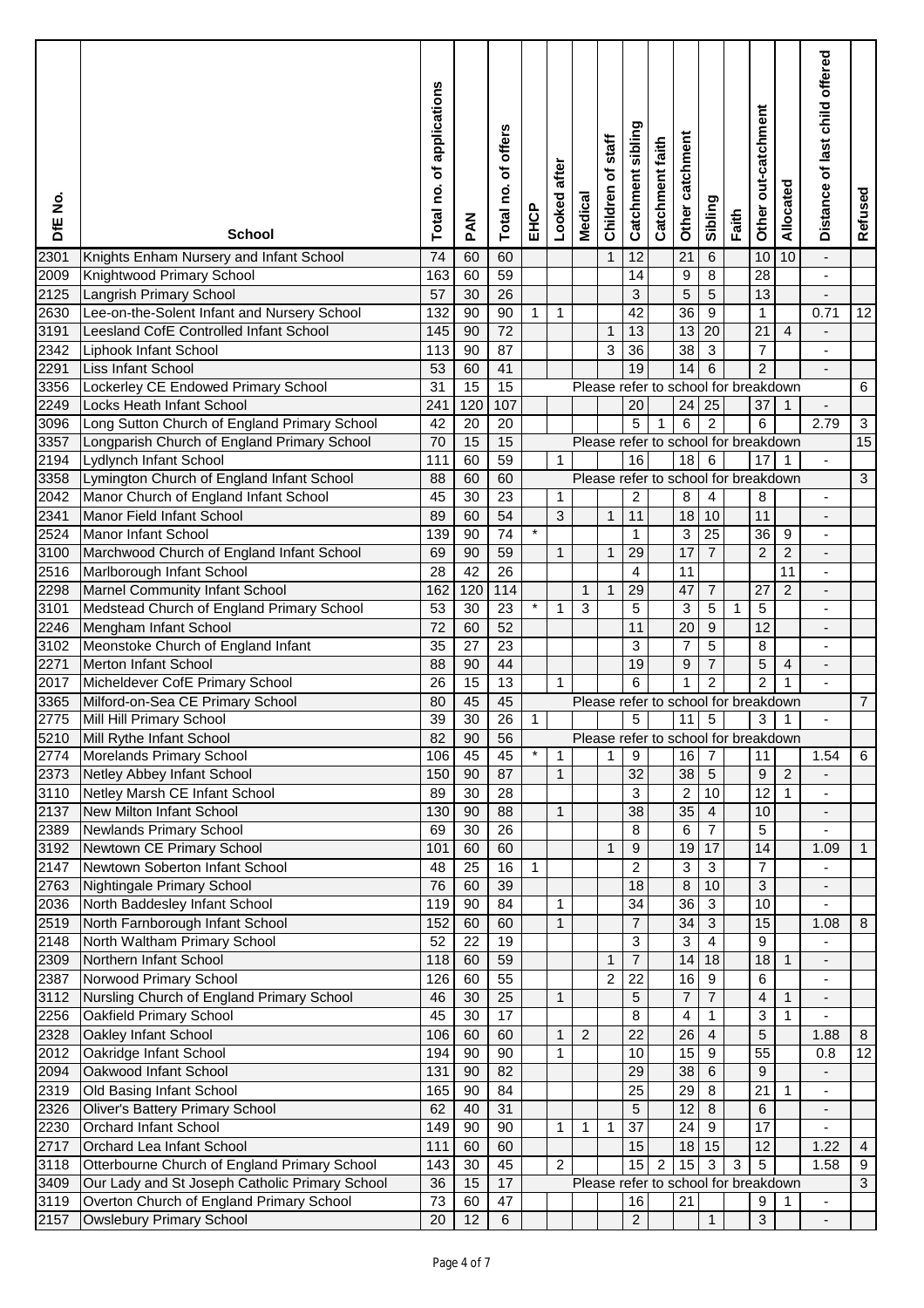| DfE No.       | <b>School</b>                                                                   | applications<br>ō<br>Total no. | MAR             | n<br>offer:<br>٥f<br>Total no. | EHCP           | after<br>Looked | Medical        | staff<br>৳<br>Children               | Catchment sibling | Catchment faith | catchment<br>Other | Sibling         | Faith          | Other out-catchment  | Allocated      | Distance of last child offered | Refused         |
|---------------|---------------------------------------------------------------------------------|--------------------------------|-----------------|--------------------------------|----------------|-----------------|----------------|--------------------------------------|-------------------|-----------------|--------------------|-----------------|----------------|----------------------|----------------|--------------------------------|-----------------|
| 2214          | <b>Padnell Infant School</b>                                                    | 185                            | 90              | 91                             |                | $\mathbf{1}$    | $\overline{c}$ |                                      | 8                 |                 | 27                 | 21              |                | $\overline{32}$      |                | 0.99                           | $\overline{20}$ |
| 2313          | Park Gate Primary School                                                        | 168                            | 60              | 60                             |                |                 |                |                                      | 19                |                 | 28                 | $\overline{4}$  |                | 4                    | 5              |                                |                 |
| 2728          | Park Primary School                                                             | 39                             | 30              | $\overline{22}$                |                |                 | 1              | 1                                    | 10                |                 | 4                  | $\overline{2}$  |                | $\overline{c}$       | $\overline{c}$ |                                |                 |
| 2732          | Park View Primary School                                                        | 65                             | 60              | 47                             | $\star$        |                 |                |                                      | 11                |                 | 13                 | 13              |                | 9                    | $\mathbf{1}$   |                                |                 |
| 2530          | Parsonage Farm Nursery and Infant School                                        | 159                            | 60              | 60                             |                | 1               | 1              | 1                                    | 19                |                 | 38                 |                 |                |                      |                | 0.41                           | 34              |
| 2622          | Peel Common Infant School and Nursery Unit                                      | 81                             | 60              | 49                             |                |                 |                |                                      | 9                 |                 | 7                  | 9               |                | 18                   | 6              |                                |                 |
| 2241          | Pennington Infant School                                                        | 46                             | 52              | $\overline{28}$                |                |                 |                |                                      | 12                |                 | 13                 | $\mathbf{1}$    |                | 1                    | 1              |                                |                 |
| 2162          | Petersfield Infant School                                                       | 147                            | 120             | 114                            |                | 3               |                | 1                                    | 33                |                 | 61                 | $\mathbf{3}$    |                | 12                   | 1              |                                |                 |
| 2357          | Petersgate Infant School                                                        | 123                            | 90              | 90                             |                |                 |                |                                      | 16                |                 | 50                 | 10              |                | 14                   |                |                                |                 |
| 3673          | Pilgrims' Cross CofE Aided Primary School                                       | 123                            | 60              | 60                             |                |                 |                | Please refer to school for breakdown |                   |                 |                    |                 |                |                      |                |                                | 34              |
| 2534          | Pinewood Infant School                                                          | 74                             | $\overline{35}$ | $\overline{30}$                | $\star$        | 1               |                | 1                                    | 10                |                 | 18                 |                 |                |                      |                | 0.46                           | 18              |
| 2007          | Portway Infant School                                                           | 249                            | 90              | 90                             |                | 3               | $\mathbf{1}$   |                                      | 29                |                 | 39                 | 12              |                | 6                    |                | 0.78                           | 50              |
| 2346          | Potley Hill Primary School                                                      | 72                             | 45              | $\overline{27}$                |                |                 |                |                                      | 5                 |                 | $\overline{7}$     | $\overline{7}$  |                | 8                    |                | $\blacksquare$                 |                 |
| 2310          | Poulner Infant School                                                           | 101                            | 60              | 57                             |                | $\mathbf{1}$    |                |                                      | 16                |                 | 25                 | 6               |                | 8                    | 1              |                                |                 |
| 3126          | Preston Candover CE Primary School                                              | 23                             | 20              | 16                             |                |                 |                |                                      | 3                 |                 | 5                  | $\overline{4}$  |                | $\overline{4}$       |                | $\blacksquare$                 |                 |
| 2167          | <b>Purbrook Infant School</b>                                                   | 169                            | 90              | 90                             |                | 3               |                | 1                                    | 12                |                 | 26                 | 15              |                | 33                   |                | 0.72                           | 20              |
| 2750          | Queen's Inclosure Primary School                                                | 145                            | 60              | 60                             |                | $\mathbf{1}$    |                |                                      | 16                |                 | 22                 | 12              |                | 9                    |                | 0.49                           | 13              |
| 2306          | Ranvilles Infant School                                                         | 134                            | 60              | 60                             |                | 3               |                | $\mathbf 1$                          | 23                |                 | 21                 | 10              |                | $\overline{c}$       |                | 0.25                           | $\overline{14}$ |
| 2388          | Red Barn Community Primary School                                               | 154                            | 30              | $\overline{30}$                |                |                 | 1              |                                      | 10                |                 | 11                 | 6               |                | $\overline{c}$       |                | 0.35                           | 19              |
| 2074          | <b>Redlands Primary School</b>                                                  | 91                             | 45              | 43                             |                |                 |                |                                      | 12                |                 | 14                 | $\mathbf{3}$    |                | 14                   |                | $\overline{\phantom{a}}$       |                 |
| 2101          | <b>Riders Infant School</b>                                                     | 83                             | 60              | 60                             |                | 1               |                |                                      | 15                |                 | 11                 | $\overline{22}$ |                | 11                   |                |                                |                 |
| 3132          | Ringwood Church of England Infant School                                        | 124                            | 90              | 90                             |                | $\overline{c}$  |                |                                      | 25                | $\mathbf{1}$    | 41                 | 8               |                | 12                   | $\mathbf{1}$   | $\overline{\phantom{a}}$       |                 |
| 2318          | Roman Way Primary School                                                        | 70                             | 30              | 30                             |                |                 |                |                                      | 3                 |                 | 6                  | 10              |                | 11                   |                |                                |                 |
| 3382          | Romsey Abbey CE Primary School                                                  | 47                             | 30              | $\overline{27}$                |                |                 |                | Please refer to school for breakdown |                   |                 |                    |                 |                |                      |                |                                |                 |
| 3668          | Romsey Primary School                                                           | 107                            | 60              | 53                             |                |                 |                | 1                                    | 5                 |                 | 14                 | $6\phantom{.}6$ |                | 27                   |                | ä,                             |                 |
| 3138          | Ropley Church of England Primary School                                         | 48                             | $\overline{25}$ | $\overline{25}$                |                |                 |                |                                      | $\overline{c}$    |                 | 10                 | $\overline{2}$  | $\mathbf{1}$   | 10                   |                | $\blacksquare$                 |                 |
|               | 3136 Rowlands Castle St John's CofE Primary School                              | 54                             | 30              | 30                             |                |                 | $\overline{2}$ |                                      | $\overline{6}$    |                 | $\overline{13}$    | $\overline{5}$  | $\overline{1}$ | $\overline{3}$       |                | 1.15                           | $\overline{8}$  |
| 3196          | Rowledge C of E Controlled Primary School                                       | 68                             | 30              | 25                             |                | $\mathbf{1}$    |                |                                      | 5                 | $\mathbf{1}$    | $\overline{4}$     | 5               |                | 9                    |                |                                |                 |
| 2617          | Rowner Infant School                                                            | 99                             | 60              | 53                             |                | $\mathbf{1}$    |                |                                      | 8                 |                 | 14                 | 9               |                | 20                   | 1              |                                |                 |
| 3137          | Rownhams St John's CofE Primary School                                          | 107                            | 40              | 40                             |                |                 |                | 3                                    | 8                 |                 | 10                 | 12              | 1              | 6                    |                | 0.6                            | 21              |
| 2320          | <b>Rucstall Primary School</b>                                                  | 34                             | 30              | 24                             |                |                 |                |                                      | $\overline{7}$    |                 | 7                  | $\overline{3}$  |                | $\overline{7}$       |                |                                |                 |
| 3184          | Saint James' Church of England Primary School                                   | 126                            | 90              | 90                             |                | $\overline{c}$  |                |                                      | 29                |                 | 47                 | $\overline{7}$  |                | 5                    |                | 1.2                            | $\,6\,$         |
| 3001          | Saint Lawrence CE Primary School                                                | 65                             | 30              | $\overline{30}$                |                |                 |                |                                      | 6                 | 1               | 7                  | 9               |                | $\overline{7}$       |                | 0.45                           | $\mathbf 1$     |
| 2282          | Sarisbury Infant School                                                         | 256                            | 90              | 90                             | $\overline{c}$ |                 |                |                                      | 39                |                 | 49                 |                 |                |                      |                | 1.2                            | 31              |
| 2322          | <b>Scantabout Primary School</b>                                                | 97                             | 30              | $\overline{30}$                |                |                 |                |                                      | 11                |                 | 6                  | 4               |                | 9                    |                | 0.62                           | $\sqrt{5}$      |
| 3660          | Selborne Church of England Primary School                                       | 21                             | 15              | 15                             |                |                 |                | Please refer to school for breakdown |                   |                 |                    |                 |                |                      |                |                                |                 |
| 2063          | Shakespeare Infant School                                                       | 144                            | 90              | 90                             |                |                 |                |                                      | 35                |                 | 43                 | $\sqrt{5}$      |                | 7                    |                | 2.44                           | $\mathbf{1}$    |
| 2224          | Shamblehurst Primary School                                                     | 199                            | 60              | 60                             |                |                 | $\mathbf{1}$   |                                      | 23                |                 | 27                 | 9               |                |                      |                | 2.09                           | 11              |
| 2020          | Sharps Copse Primary and Nursery School                                         | 48                             | 45              | 39                             |                | 1               |                |                                      | 13                |                 | 12                 | $\overline{7}$  |                | 3                    | 3              |                                |                 |
| 2181<br>3144  | <b>Sheet Primary School</b>                                                     | 47                             | 16<br>17        | 16<br>12                       |                |                 |                |                                      | $\mathbf{1}$      |                 | 1                  | 6<br>4          |                | 8                    |                | 4.86                           | $\mathbf{1}$    |
|               | Sherborne St John CE Primary School                                             | 43<br>45                       |                 | 30                             |                | $\mathbf{1}$    |                |                                      | 3<br>5            |                 | 1<br>6             | 6               | 1              | 3<br>$\overline{12}$ |                |                                | $\overline{c}$  |
| 2182<br>3389  | Shipton Bellinger Primary School<br>Silchester Church of England Primary School | 67                             | 30<br>30        | 29                             |                |                 |                | Please refer to school for breakdown |                   |                 |                    |                 |                |                      |                | 3.95                           |                 |
| 3390          | Smannell and Enham CE (Aided) Primary School                                    | 43                             | 15              | 15                             |                |                 |                | Please refer to school for breakdown |                   |                 |                    |                 |                |                      |                |                                | $\overline{7}$  |
| $\sqrt{2183}$ | Sopley Primary School                                                           | 61                             | 15              | 15                             |                |                 |                |                                      | 1                 |                 |                    | 5               |                | 9                    |                | 2.35                           | $\overline{7}$  |
| 3146          | South Baddesley CE Primary School                                               | 46                             | 22              | 17                             |                |                 |                |                                      | 5                 |                 | 3                  | $\overline{4}$  |                | 5                    |                | ÷,                             |                 |
| 2517          | South Farnborough Infant School                                                 | 221                            | 90              | 90                             |                | $\overline{2}$  |                | 1                                    | 33                |                 | 54                 |                 |                |                      |                | 0.85                           | 44              |
| 2228          | South View Infant and Nursery School                                            | 98                             | 60              | 56                             | $\star$        |                 |                |                                      | 14                |                 | 24                 | $\overline{7}$  |                | 8                    | 3              | ÷,                             |                 |
| 2314          | South Wonston Primary School                                                    | 57                             | 60              | 43                             |                |                 |                |                                      | 20                |                 | 20                 | 3               |                |                      |                | $\blacksquare$                 |                 |
| 2742          | Southwood Infant School                                                         | 98                             | 45              | 45                             |                |                 |                |                                      | 10                |                 | 27                 | $\overline{7}$  |                | $\mathbf{1}$         |                | 0.61                           | 14              |
| 3147          | Sparsholt Church of England Primary School                                      | 29                             | 18              | 18                             |                |                 |                |                                      | 9                 |                 | $\overline{7}$     |                 |                | $\overline{2}$       |                | ä,                             |                 |
| 2169          | Springwood Infant School                                                        | 75                             | 60              | 41                             |                |                 |                |                                      | 6                 |                 | 12 <sup>2</sup>    | 16              |                | $\overline{4}$       | 3              | $\overline{\phantom{a}}$       |                 |
| 3346          | St Alban's CE Aided Primary School                                              | 88                             | 30              | 30                             |                |                 |                | Please refer to school for breakdown |                   |                 |                    |                 |                |                      |                |                                | 11              |
|               |                                                                                 |                                |                 |                                |                |                 |                |                                      |                   |                 |                    |                 |                |                      |                |                                |                 |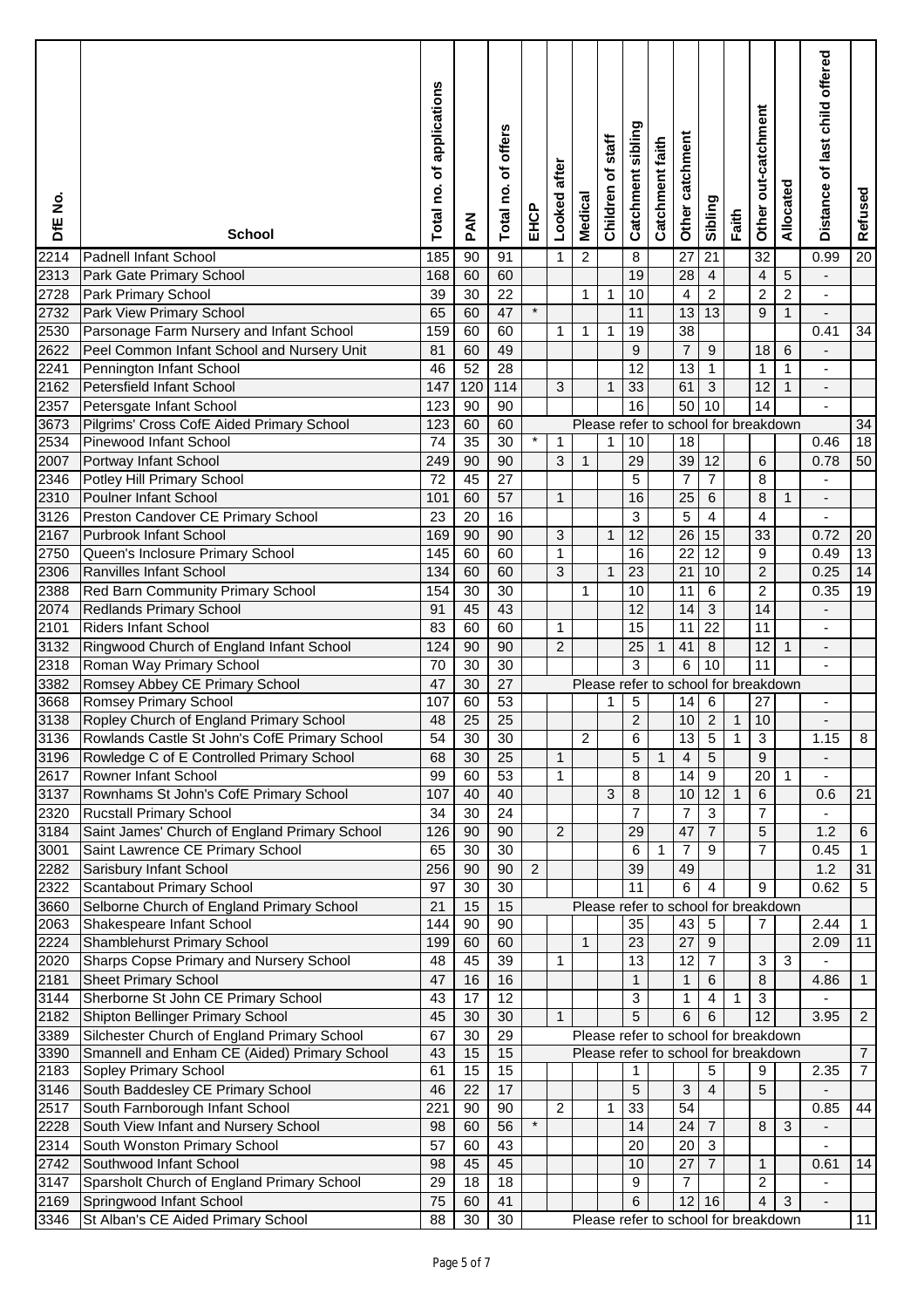| DfE No.      | <b>School</b>                                                                  | of applications<br>Total no. | <b>MAd</b>      | of offers<br>Total no. | EHCP         | after<br>Looked | Medical                                              | staff<br>Children of | Catchment sibling | Catchment faith | Other catchment | Sibling        | Faith          | Other out-catchment | Allocated                            | Distance of last child offered | Refused              |
|--------------|--------------------------------------------------------------------------------|------------------------------|-----------------|------------------------|--------------|-----------------|------------------------------------------------------|----------------------|-------------------|-----------------|-----------------|----------------|----------------|---------------------|--------------------------------------|--------------------------------|----------------------|
| 3414         | St Anne's Catholic Primary School                                              | 71                           | 30              | 30                     |              |                 | Please refer to school for breakdown                 |                      |                   |                 |                 |                |                |                     |                                      |                                | 10                   |
| 3662         | St Anthony's Catholic Primary School                                           | 65                           | 30              | 30                     |              |                 | Please refer to school for breakdown                 |                      |                   |                 |                 |                |                |                     |                                      |                                | $\overline{7}$       |
| 3181         | St Bede Church of England Primary School                                       | 150                          | 60              | 60                     |              | $\mathbf{1}$    |                                                      |                      | 22                |                 | $\overline{37}$ |                |                |                     |                                      | 0.77                           | $\overline{24}$      |
| 3415         | St Bede's Catholic Primary School                                              | 116                          | 60              | 60                     |              |                 | Please refer to school for breakdown                 |                      |                   |                 |                 |                |                |                     |                                      |                                | 19                   |
| 3553         | St Bernadette's Catholic Primary School                                        | 58                           | 33              | 33                     |              |                 | Please refer to school for breakdown                 |                      |                   |                 |                 |                |                |                     |                                      |                                |                      |
| 2024         | St Columba Church of England Primary Academy                                   | $\overline{38}$              | $\overline{30}$ | $\overline{27}$        |              |                 | Please refer to school for breakdown                 |                      |                   |                 |                 |                |                |                     |                                      |                                |                      |
| 3399         | St Faith's Church of England Primary School                                    | 59                           | 20              | 20                     |              |                 | Please refer to school for breakdown                 |                      |                   |                 |                 |                |                |                     |                                      |                                | 14                   |
| 3663         | St Francis Church of England Primary School                                    | 143                          | 60              | 60                     |              |                 | Please refer to school for breakdown                 |                      |                   |                 |                 |                |                |                     |                                      |                                | 6                    |
| 3052         | St James Church of England Primary School                                      | 95                           | 30              | 30                     |              |                 | $\mathbf{1}$                                         | $\mathbf{1}$         | $\overline{7}$    | $\mathbf{1}$    | 16              | $\overline{2}$ |                | $\overline{2}$      |                                      | 1.13                           | $\overline{4}$       |
| 3418         | St John the Baptist Catholic Primary School                                    | 63                           | 30              | 30                     |              |                 | Please refer to school for breakdown                 |                      |                   |                 |                 |                |                |                     |                                      |                                | 17<br>$\overline{8}$ |
| 3095         | St John the Baptist CofE Primary School                                        | 127                          | 60              | 60                     |              |                 |                                                      |                      | 17                | $\overline{4}$  | 15              | 16             | $\mathbf{1}$   | $\overline{7}$      |                                      | 0.75                           |                      |
| 3143         | St John the Baptist CofE Primary School                                        | 66                           | 45              | $\overline{29}$        |              |                 |                                                      |                      | 11                |                 | $\overline{12}$ | $\overline{2}$ |                | 4                   |                                      | $\blacksquare$                 |                      |
| 3661         | St John's Church of England Primary School                                     | 97                           | 45              | 45                     |              |                 | Please refer to school for breakdown                 |                      |                   |                 |                 |                |                |                     |                                      |                                | $\overline{7}$       |
| 3602         | St John's CofE Primary School                                                  | 102<br>147                   | 60<br>70        | 60<br>$\overline{70}$  |              |                 | Please refer to school for breakdown                 |                      |                   |                 |                 |                |                |                     |                                      |                                | 9<br>$\overline{22}$ |
| 5204         | St Joseph's Catholic Primary School                                            | 45                           | 30              | 22                     |              |                 | Please refer to school for breakdown                 |                      |                   |                 |                 |                |                |                     |                                      |                                |                      |
| 3404         | St Jude's Catholic Primary School                                              | 50                           | 30              | 29                     |              |                 | Please refer to school for breakdown                 |                      | 15                |                 |                 |                |                | 6                   |                                      |                                |                      |
| 3149         | St Luke's Church of England Primary School                                     |                              |                 |                        |              |                 |                                                      |                      |                   |                 | 8               |                |                |                     |                                      |                                |                      |
| 3501         | St Mark's CE Aided Primary School                                              | 89                           | 15<br>90        | 15<br>80               |              |                 | Please refer to school for breakdown                 |                      |                   |                 |                 |                |                |                     |                                      |                                | 15                   |
| 3665         | St Mark's Church of England Primary School                                     | 150<br>36                    | $\overline{20}$ | 16                     |              |                 | Please refer to school for breakdown                 |                      |                   |                 |                 |                |                |                     |                                      |                                |                      |
| 3325<br>2180 | St Martin's East Woodhay CE Vol Aided Primary<br>St Mary Bourne Primary School | 67                           | $\overline{20}$ | $\overline{20}$        |              |                 | Please refer to school for breakdown<br>$\mathbf{1}$ |                      | $\overline{4}$    |                 | 6               | 3              |                | 6                   |                                      | 2.82                           | 13                   |
| 3308         | St Mary's Bentworth C of E Primary School                                      | 30                           | $\overline{15}$ | $\overline{8}$         |              |                 | Please refer to school for breakdown                 |                      |                   |                 |                 |                |                |                     |                                      |                                |                      |
| 3650         | St Mary's Catholic Primary School                                              | 44                           | 30              | $\overline{21}$        |              |                 | Please refer to school for breakdown                 |                      |                   |                 |                 |                |                |                     |                                      |                                |                      |
| 3310         | St Matthew's C of E Aided Primary School                                       | 68                           | 30              | 30                     |              |                 | Please refer to school for breakdown                 |                      |                   |                 |                 |                |                |                     |                                      |                                | 12                   |
| 3360         | St Michael and All Angels CofE Infant School                                   | 21                           | 30              | 16                     |              |                 | Please refer to school for breakdown                 |                      |                   |                 |                 |                |                |                     |                                      |                                |                      |
| 3185         | St Michael's C of E Controlled Infant School                                   | 189                          | 90              | $\overline{90}$        |              | 1               |                                                      |                      | 15                |                 | 31              | 15             |                | 27                  | 1                                    | $\blacksquare$                 |                      |
| 3551         | St Patrick's Catholic Primary School                                           | 67                           | 30              | $\overline{30}$        |              |                 | Please refer to school for breakdown                 |                      |                   |                 |                 |                |                |                     |                                      |                                | $\mathbf{1}$         |
| 5209         | St Peter's Catholic Primary School, Waterlooville                              | 79                           | 60              | 47                     |              |                 | Please refer to school for breakdown                 |                      |                   |                 |                 |                |                |                     |                                      |                                |                      |
| 3417         | St Peter's Catholic Primary School, Winchester                                 | 83                           | 60              | 58                     |              |                 |                                                      |                      |                   |                 |                 |                |                |                     | Please refer to school for breakdown |                                |                      |
| 3419         | St Swithun Wells Catholic Primary School                                       | 41                           | 30              | 28                     |              |                 | Please refer to school for breakdown                 |                      |                   |                 |                 |                |                |                     |                                      |                                |                      |
| 3177         | St Thomas' Church of England Infant School                                     | 55                           | 45              | $\overline{35}$        |              |                 |                                                      |                      | 17                |                 | 10 <sub>1</sub> | $\mathbf{1}$   |                | $\overline{7}$      |                                      |                                |                      |
| 3407         | St Thomas More's Catholic Primary School, Havant                               | 81                           | 45              | 45                     |              |                 | Please refer to school for breakdown                 |                      |                   |                 |                 |                |                |                     |                                      |                                | 6                    |
| 2206         | Stanmore Primary School                                                        | 48                           | 45              | $\overline{28}$        |              |                 |                                                      |                      | 15                |                 | 10              | 2              |                | 1                   |                                      |                                |                      |
| 3150         | Steep CofE Primary School                                                      | 44                           | $\overline{15}$ | $\overline{15}$        |              |                 |                                                      |                      | 3                 |                 | 5               | $\mathbf{1}$   | $\overline{c}$ | $\overline{4}$      |                                      | 11.54                          | $\overline{1}$       |
| 2186         | Stockbridge Primary School                                                     | 34                           | 20              | 16                     |              |                 |                                                      |                      | $\overline{2}$    |                 | $\mathbf{3}$    |                |                | 11                  |                                      |                                |                      |
| 2018         | <b>Stoke Park Infant School</b>                                                | 159                          | 90              | 89                     | $\star$      | 1               | 2                                                    | 1                    | 27                |                 | 46              | 6              |                | 6                   |                                      |                                |                      |
| 2255         | Sun Hill Infant School                                                         | 50                           | 60              | 34                     |              |                 |                                                      |                      | 11                |                 | 19              | $\overline{2}$ |                | $\overline{2}$      |                                      |                                |                      |
| 3392         | Swanmore CE Aided Primary School                                               | 108                          | 60              | $\overline{56}$        |              |                 | Please refer to school for breakdown                 |                      |                   |                 |                 |                |                |                     |                                      |                                |                      |
| 2190         | <b>Tadley Community Primary School</b>                                         | 76                           | 60              | 34                     |              |                 |                                                      |                      | 9                 |                 | 5               | 10             |                | 10                  |                                      |                                |                      |
| 2526         | Talavera Infant School                                                         | 143                          | 90              | 90                     |              |                 |                                                      |                      | 25                |                 | 39              | 13             |                | 13                  |                                      |                                |                      |
| 2324         | <b>Tavistock Infant School</b>                                                 | 190                          | 90              | 88                     |              | $\mathbf{1}$    |                                                      |                      | 11                |                 | 42              | $\mathbf{3}$   |                |                     | $19$ 12                              | $\blacksquare$                 |                      |
| 2300         | The Butts Primary School                                                       | 45                           | 60              | 22                     |              |                 |                                                      |                      | 8                 |                 | 9               |                |                | 5                   |                                      |                                |                      |
| 2039         | The Cambridge Primary School                                                   | 134                          | 60              | 60                     |              |                 | Please refer to school for breakdown                 |                      |                   |                 |                 |                |                |                     |                                      |                                | $\overline{2}$       |
| 2061         | The Crescent Primary School                                                    | 150                          | 90              | 74                     |              |                 |                                                      |                      | 14                |                 |                 | $16$   13      |                | 30                  |                                      | ä,                             |                      |
| 2032         | The Holme Church of England Primary School                                     | 48                           | 30              | 24                     |              |                 | Please refer to school for breakdown                 |                      |                   |                 |                 |                |                |                     |                                      |                                |                      |
| 5201         | The Priory Primary School                                                      | 63                           | 28              | 28                     |              |                 | Please refer to school for breakdown                 |                      |                   |                 |                 |                |                |                     |                                      |                                | 6                    |
| 4012         | The Westgate School                                                            | 219                          | 60              | 60                     |              |                 | 2                                                    |                      | 21                |                 | 30              | $\overline{7}$ |                |                     |                                      | 1.62                           | 21                   |
| 2111         | <b>Tiptoe Primary School</b>                                                   | 46                           | 17              | 17                     | $\star$      |                 |                                                      |                      |                   |                 | $\sqrt{2}$      | $\sqrt{5}$     |                | 10                  |                                      |                                |                      |
| 2193         | <b>Titchfield Primary School</b>                                               | 69                           | 30              | 30                     |              | $\mathbf{1}$    |                                                      |                      | 5                 |                 | 16              | $\overline{3}$ |                | $\sqrt{5}$          |                                      | 0.87                           | 3                    |
| 2512         | <b>Tower Hill Primary School</b>                                               | 94                           | 60              | 60                     | $\mathbf{1}$ |                 |                                                      |                      | 14                |                 | 39              | $\mathbf{3}$   |                | $\overline{3}$      |                                      | 0.57                           | 11                   |
| 2104         | <b>Trosnant Infant School</b>                                                  | 97                           | 60              | 56                     |              |                 |                                                      |                      | 12                |                 | 14              | 13             |                | 15                  | $\overline{2}$                       |                                |                      |
| 2290         | <b>Tweseldown Infant School</b>                                                | 239                          | 120             | 120                    |              | 3               |                                                      |                      | 41                |                 | 76              |                |                |                     |                                      | 0.57                           | 29                   |
| 3156         | Twyford St Mary's CE Primary School                                            | 47                           | 20              | 19                     |              | $\mathbf{1}$    | $\mathbf{1}$                                         |                      | 5                 |                 | $\overline{7}$  | $\mathbf{1}$   |                | $\overline{4}$      |                                      | $\blacksquare$                 |                      |
| 3395         | Upham CofE Aided Primary School                                                | 56                           | 15              | 15                     |              |                 | Please refer to school for breakdown                 |                      |                   |                 |                 |                |                |                     |                                      |                                | $\overline{7}$       |